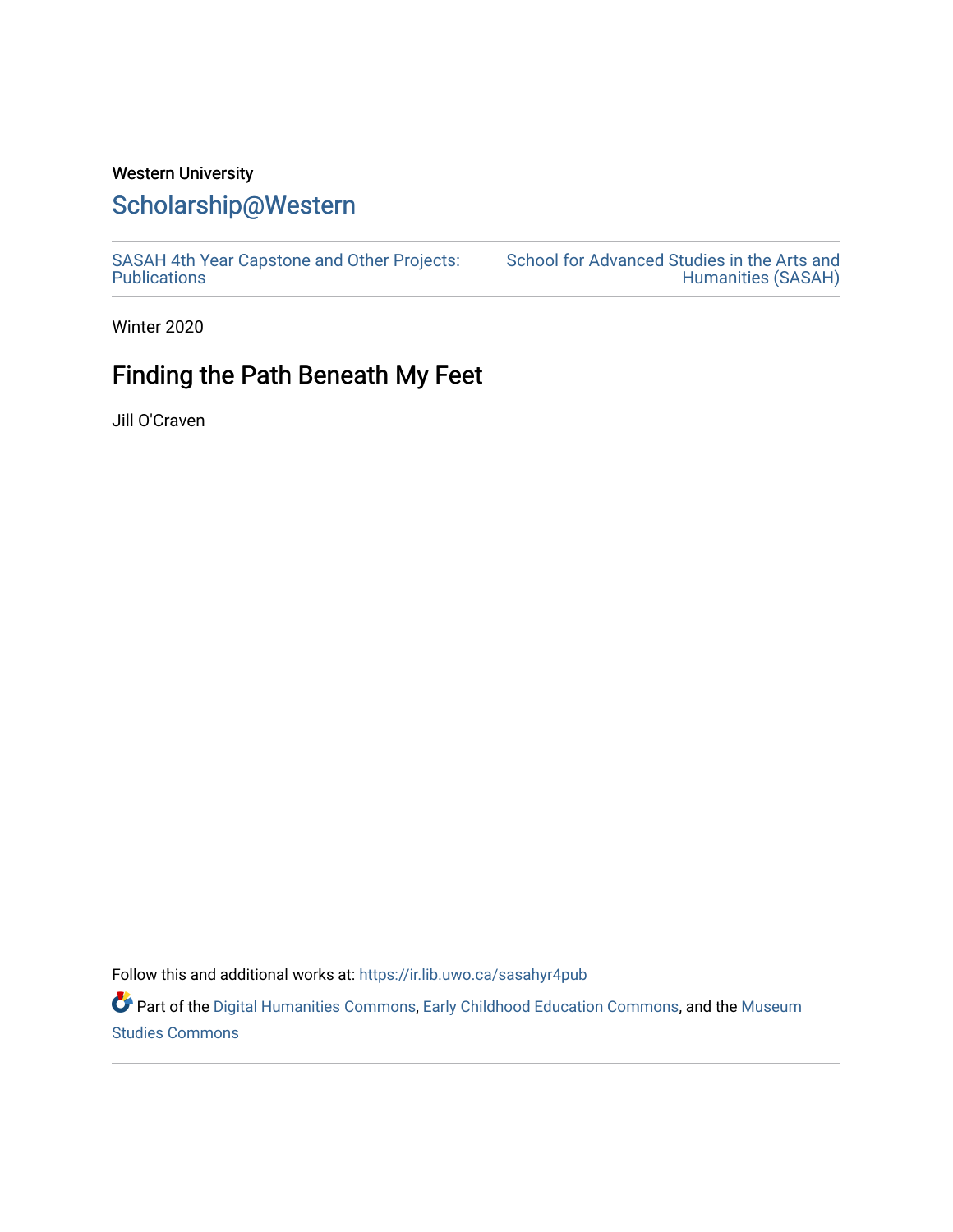Jill Annika O'Craven (250845537)

SASAH Community Engaged Learning

Dr. Barbara Bruce

Friday, April 17th, 2020

## Finding the Path Beneath My Feet

The Community Engaged Learning program through the University of Western Ontario and the School for Advanced Studies in the Arts and Humanities is an amazing opportunity for students to try out different potential career fields, learn about their interests and abilities, and build skills and experience to take forward into the working world. When I started at university, I had no idea what I wanted my life to look like after I earned my degree. I knew I loved writing and learning, knew I was smart and hardworking, knew I had a lot of useful skills, but I was unsure of how to turn any of that into an actual plan—or even what options were available to me. My two CEL experiences, working as a Teaching Assistant for the second-year Digital Humanities SASAH course and working as an intern at the London Children's Museum, taught me a lot about my interests, my skills, and my options and helped me to develop a better understanding of and plan for my future.

I have always been interested in learning about a lot of things. As the daughter of two graduates from the Massachusetts Institute of Technology, I was immersed in learning from a young age—I learned the lobes of the brain alongside the days of the week, yelled "Photons!" when the lights turned on, and asked for someone to "Please pass the sodium chloride" at the dinner table. My parents nurtured that love of learning, and they sought to surround me with people who would do the same. In elementary school, I did not always fit in with the other kids, but my teachers pushed me to write stories or enter competitions or skip grades in math,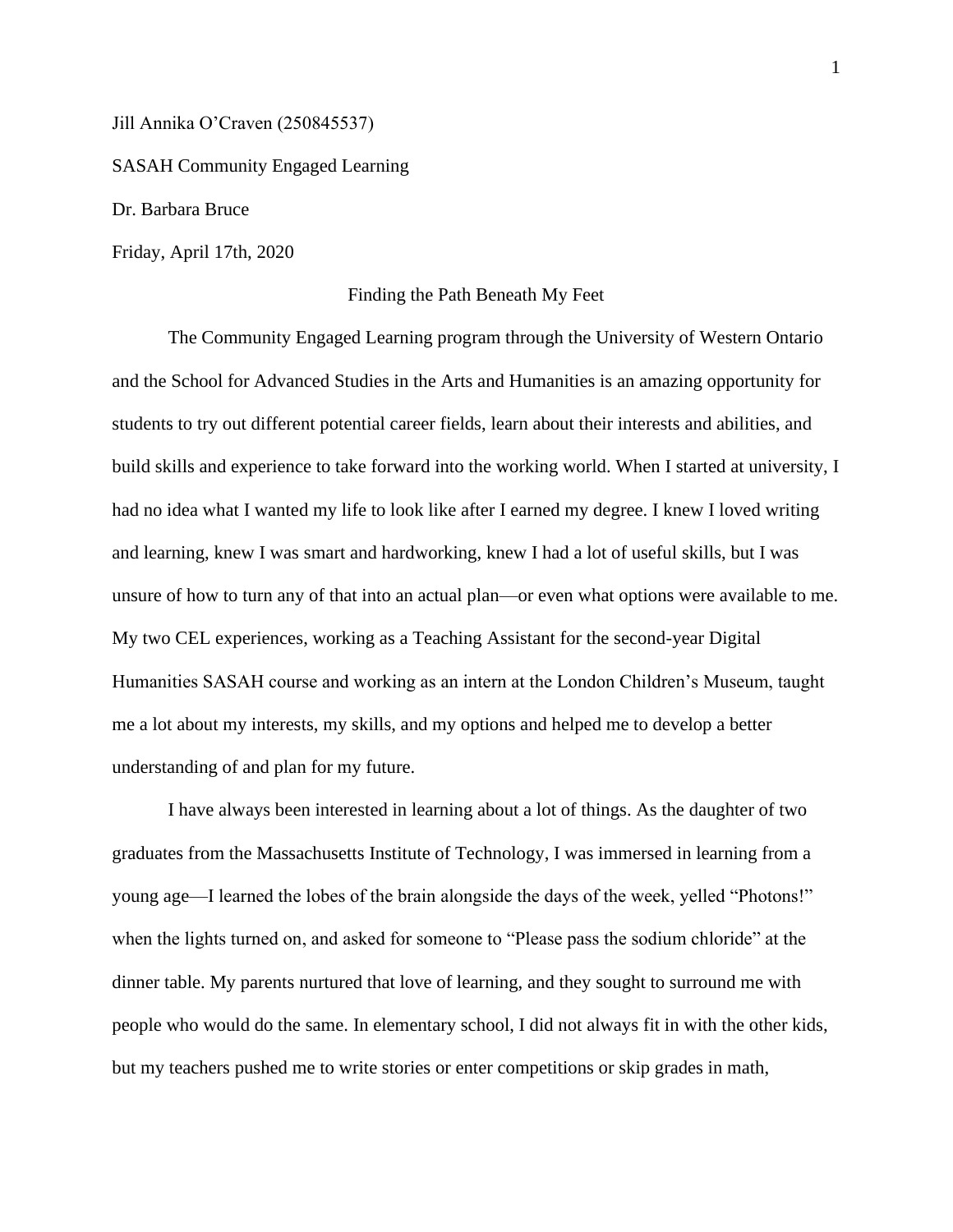encouraging me to not just coast through on work that was "good enough" but put in the effort to climb to my very best. In high school, I was finally surrounded by other students who were as smart and driven as I was. For the first time, I was not an outsider or an outlier—I had friends. I belonged. And when it came time to head off to university... I was afraid to leave that behind, afraid I would not be able to find a community like that again.

When I first heard about SASAH, I was uncertain it was for me. It sounded too competitive, too intense for my tastes. I am not opposed to a challenge, but I wanted something I could have fun with as well. But as I heard about it a second time and a third, as I talked to Dr. Joel Faflak and the students in the program, I slowly realized that SASAH was not about academic brilliance—it was about passion. It was about learning in all different disciplines and being excited for each new area of exploration. It was about examining the connections between each supposedly separate subject and seeing how they interacted and intersected. It was exactly who I was and exactly what I was looking for.

My time in the SASAH program has only confirmed that impression for me. Classes cover every topic under the sun, from art to literature to history to philosophy, and the projects are open-ended and creative. Students can create art pieces or compose poems instead of just writing essays, and although I mostly stuck to the more traditional formats, I was able to research and analyze subjects I was genuinely passionate about. I wrote essays on such unusual subjects as filk music or science fantasy podcasts, allowing me to feel truly excited about my work and to see something I already loved in an entirely new way. SASAH reinforced my belief that there is nothing that we cannot learn from, that education can come in all kinds of forms, and that learning not only can be fun, but it *should* be.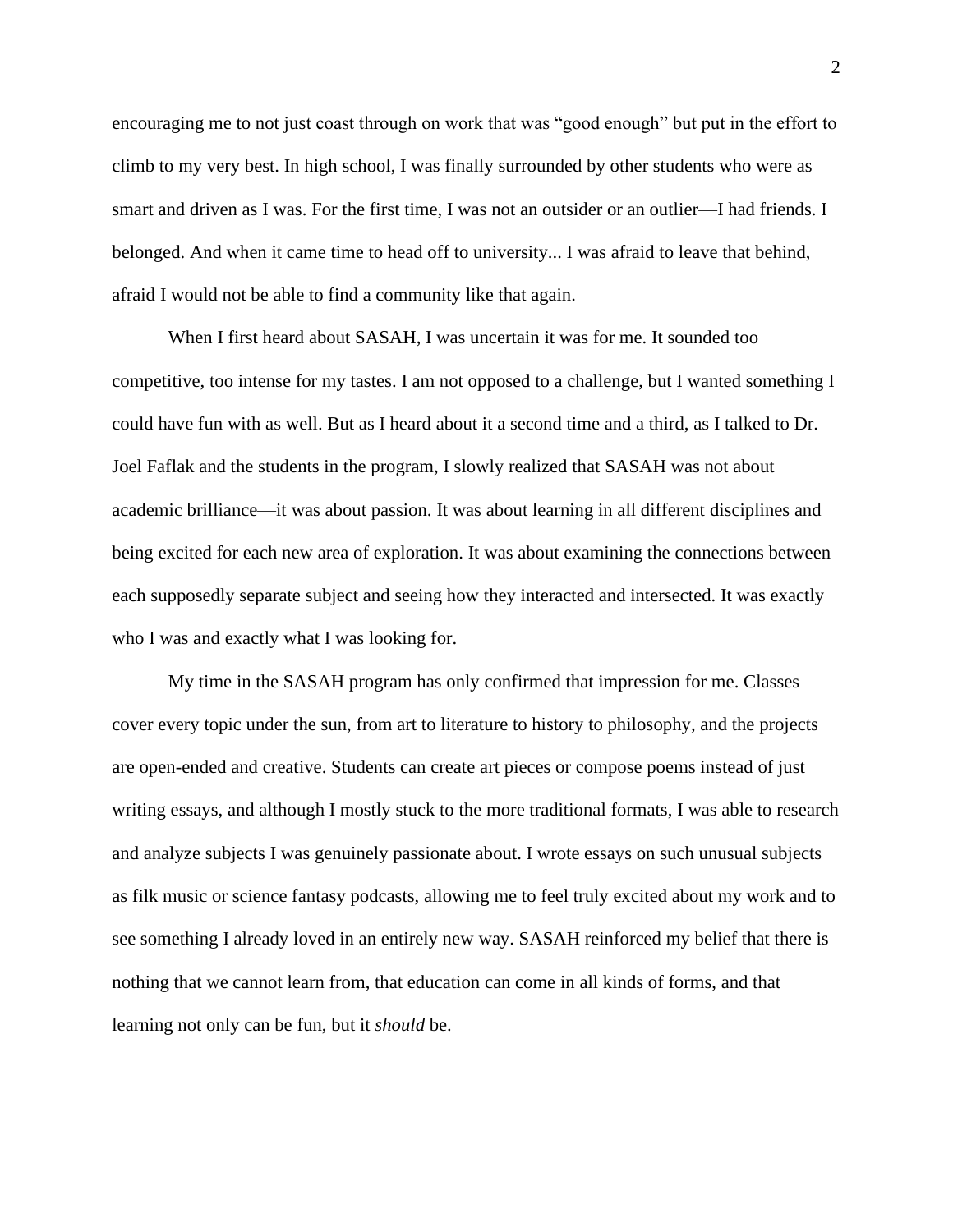These perspectives were at the heart of both of my CEL experiences. Although the Digital Humanities TA-ship and the LCM internship were two very different roles with different environments and audiences, and although I came to them in different ways and for different reasons, they grew from the same core beliefs and passions. In retrospect, the similarities are obvious: both positions were based in education but in a less formal way, both roles had a focus on interdisciplinarity, and both had a strong basis in translating concepts to be accessible to different audiences. From teaching coding to Arts and Humanities students to showing young kids the science in their everyday lives, these were roles of curiosity, discovery, and excitement.

I was initially interested in the Digital Humanities TA position in my third year for a few reasons. I had enjoyed the class the previous year and felt like it had a lot of valuable information and discussion, but I also felt like it frequently got sidetracked by tangents or troubleshooting of code. Several major assignments were only explained late in the year, and feedback was scarce. I wanted to be a more accessible resource for students—many of them already had me on Facebook, so it was easy to shoot me an informal message that I could usually reply to within the hour, instead of them carefully drafting a respectful email to their professor who might not get back to them for a day or two. I saw my role as more of an older friend than a teacher; I had responsibility and respect and knowledge, but I was not an authority by any means—I was not an authority figure in the classroom and I was not an authority on all things HTML. I was figuring things out as we went; I just had a little more experience at how to do that. And I was not there to encourage them to be rigid and formal and academic—coding, of course, requires a certain amount of inflexibility, but it is also very much a creative process. I wanted them to play around with colours and fonts, to hide Easter eggs in their code, to approach the lessons and assignments as something to have *fun* with. Because to me, coding is fun.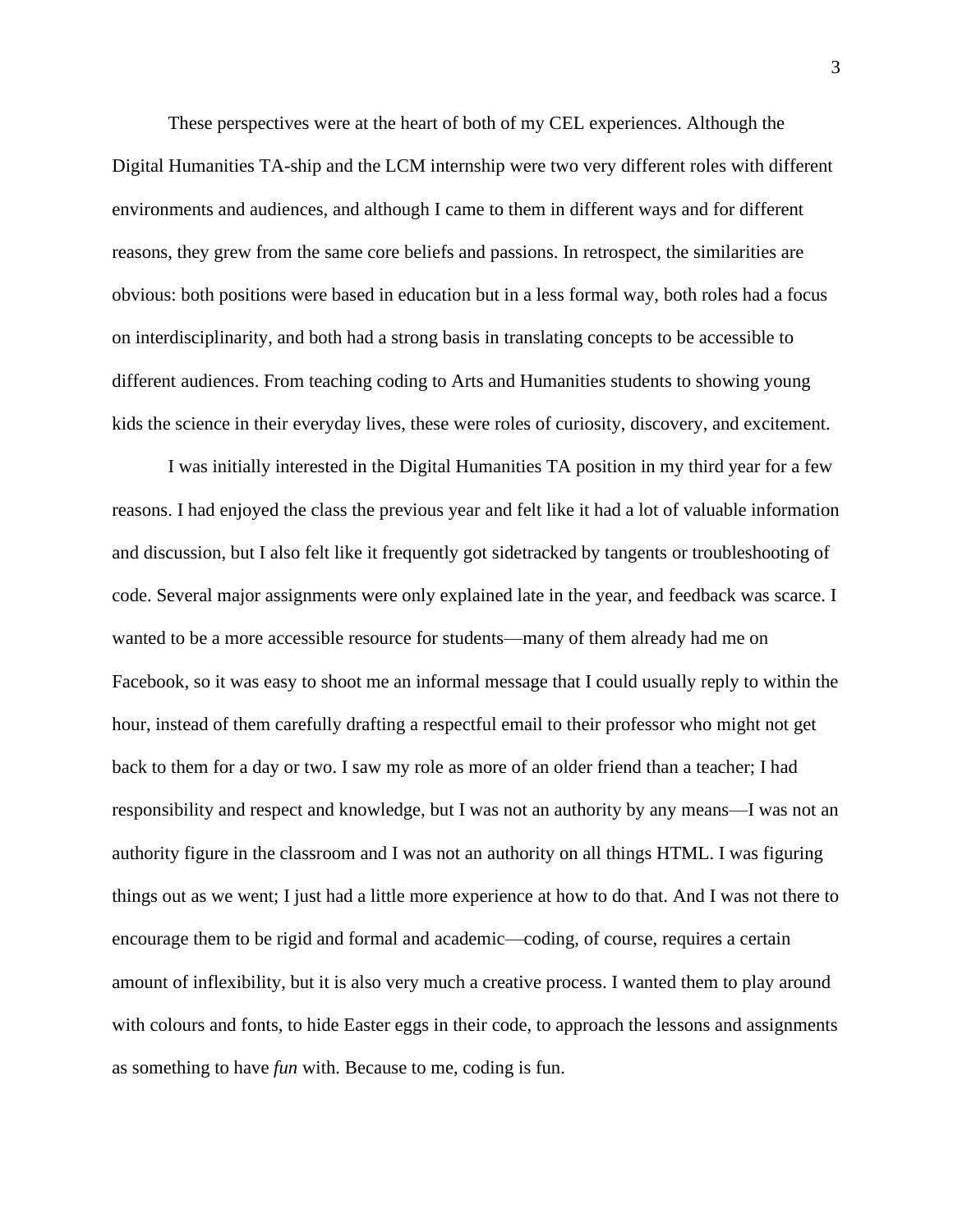That was the second reason I was interested in this position. I wanted to share that sense of fun, that playfulness and passion, that excitement to learn and explore and discover and try things just to see what would happen, just to see if I could. I have always loved learning, and I have always believed that the best way to get someone to care about what they are learning is to have a teacher who cares. Excitement is contagious, and there is so much to be excited about in so many fields. Many of the SASAH students saw coding as unfamiliar territory, something they were not sure they could do, something they were nervous about—but I saw it as a game. I wanted to invite them to come play with me.

Finally, I felt uniquely positioned to make STEM concepts more accessible to non-STEM students because I have always had a foot in both worlds. My mother was a neuroscientist and my father a computer programmer, so I grew up surrounded by science, math, and technology. At the same time, some of my earliest memories are of writing stories and putting together little books illustrated with stickers and crayons. In school, I did well in subjects on both sides of the divide, excelling in math contests and spelling bees alike. I ultimately chose to pursue the Arts and Humanities because that was where I found my passion, where I could imagine myself spending the rest of my life, but I always saw the value in both domains, saw the joy in both. My upbringing means I understand many of the similarities and contrasts between the fields and the ways they approach the world: STEM subjects tend to be more regimented and specific, in contrast to the open-ended and uncertain exploration of A&H disciplines. It can be difficult to wrap your head around, to switch from questions and meandering contemplation to strict, formulaic blocks of logic. But I do not believe anyone is built for only one such mode of thinking. One might come easier than the other, but they can both be learned. It is simply a new language—but as someone who speaks both, who loves both, I want to translate it.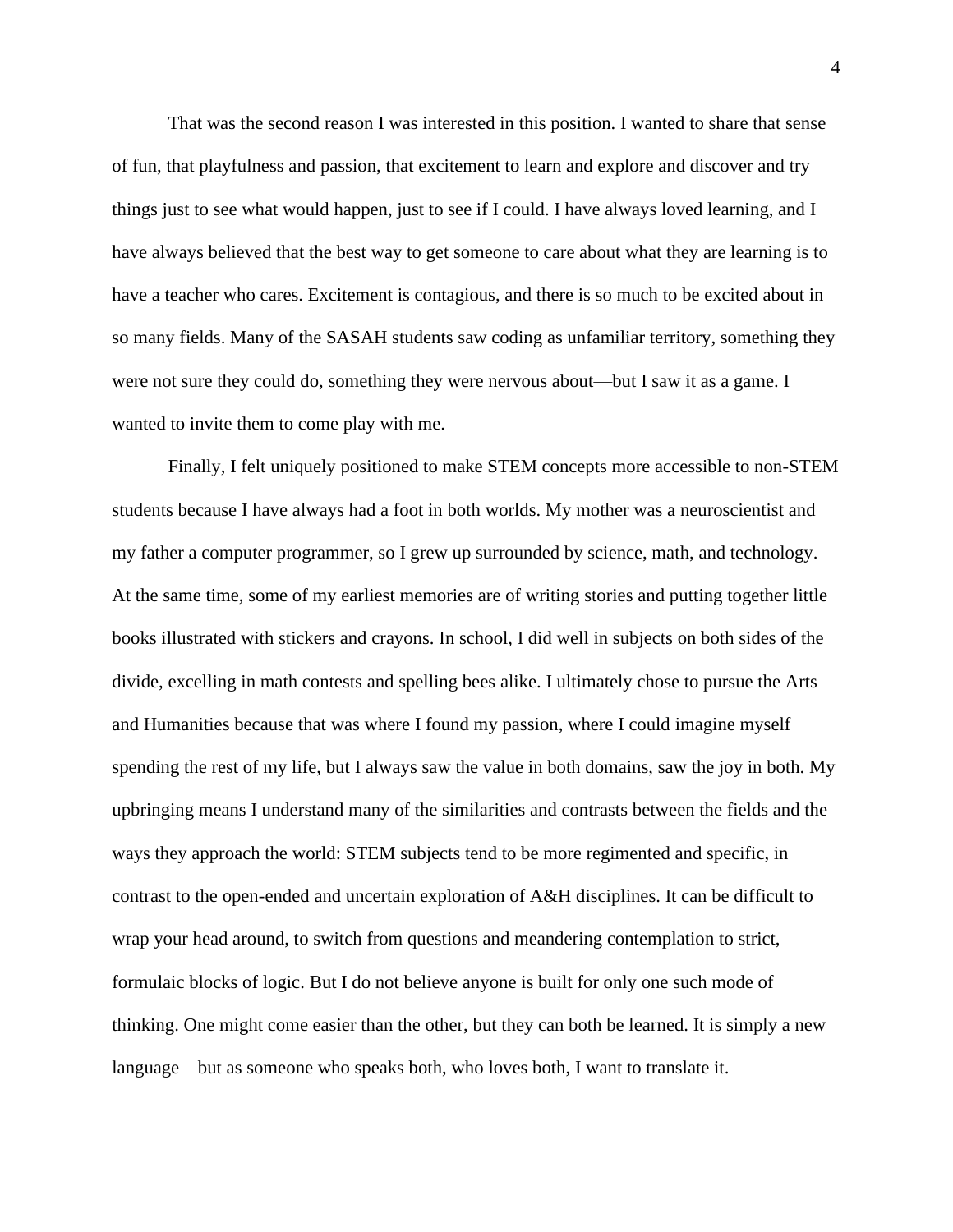Much of my role in this course was simply as a helpful bystander keeping things on track: troubleshooting code so that Professor McDayter would not have to pause the lesson for every computer error, answering simple questions and offering feedback, and just being a more accessible learning support for many students. I was also only able to attend one of the two class days each week, so the days I was present focused more on coding while the days I was absent focused on theory and discussion, helping the course to stay more on schedule and cover the intended material. My contributions reminded me that even small details can make a big difference in the right place.

Professor McDayter also offered me the opportunity to lead one of the lessons, providing me with a previous PowerPoint presentation he had put together on the subject of CSS (Cascading Style Sheets) and inviting me to adapt it to my own style. Planning out the different explanations, demonstrations, and work-along examples for the presentation was useful both in forming a better understanding of the teaching process and in developing new presentation skills. I had of course done plenty of in-class presentations before, but never so long or on a topic that was so unfamiliar to my audience. I also realized how difficult it is to assess how much time a lesson might take—I did not have time to run the full hour-long presentation in advance, but even if I had, it is easy to get caught up in an example or a question that takes longer than expected, or conversely to accidentally speed up or skip something on the day of. Thus, a teacher has to know what material can be skimmed or moved to a future class if necessary but must also know how to fill gaps should they arise.

To finish off this CEL credit, I put together a video examining the dichotomy between STEM and A&H subjects. The process of crafting the video felt like an appropriate melding of creativity and technology, and the subject was central to both my choice of CEL experience and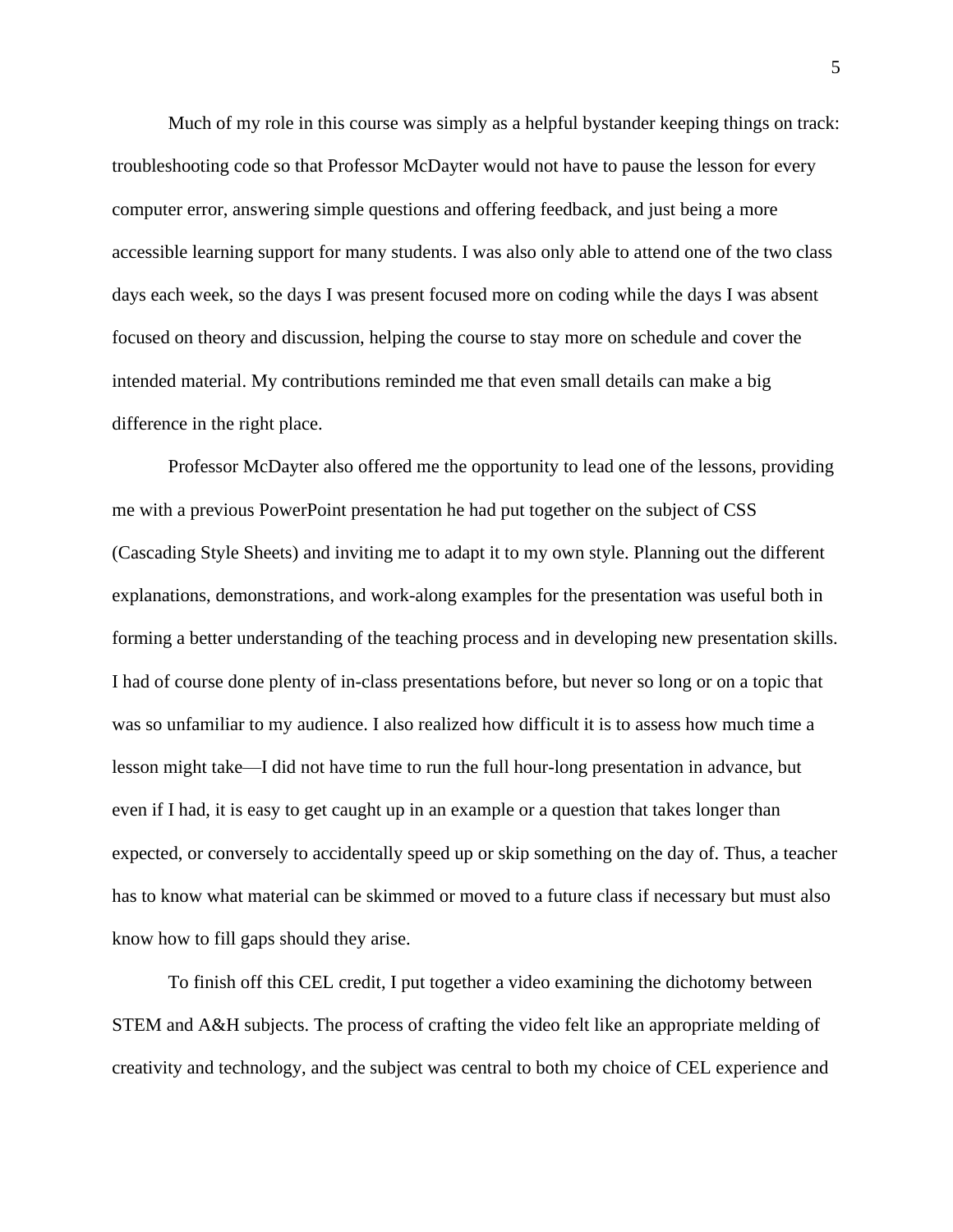the Digital Humanities course itself. I asked students about their perspectives on the dichotomy, on their place within this divide, on how these two groups could influence and inform and improve each other—and I was pleased to find that many subjects were very much in favour of breaking down the perceived boundaries. Further, the SASAH students I spoke with all agreed that the Digital Humanities course had been an extremely enriching experience, with valuable discussions and important concepts that had stuck with them over the years, and although they had initially been wary of coding, they ultimately found it to be much more accessible and enjoyable than they had anticipated.

I did my first CEL experience in my third year of university, but I did not complete my second half-credit until two years later. In that time, I looked into various ideas, applied to a few jobs that fell through, and carefully avoided any and all questions about my plans after university. Part of the problem was that I had very little idea what I wanted to do. I knew I was interested in writing, but there is not exactly a direct career trajectory for such a path—you either do it or you don't. Some people suggested graduate school, but I was unsure what I would study—my major is out of the question for complicated personal reasons, and besides, I have always been more interested in breadth than depth. And although I liked the idea of educational work, I do not have the temperament for schoolteaching.

Then, in March of my fourth year, I had the opportunity to speak with Shelley Ambrose at the SASAH Advisory Council Networking Event. Each member of the Advisory Council had their own approach to our brief conversations, and Shelley's is perhaps best described as "Tell me about yourself, and then I will tell you what you want for your future and how to get there." And she did. In mere minutes, she pointed out to me the way I lit up when I talked about science communication, and as soon as she recommended museum work, I was floored that such an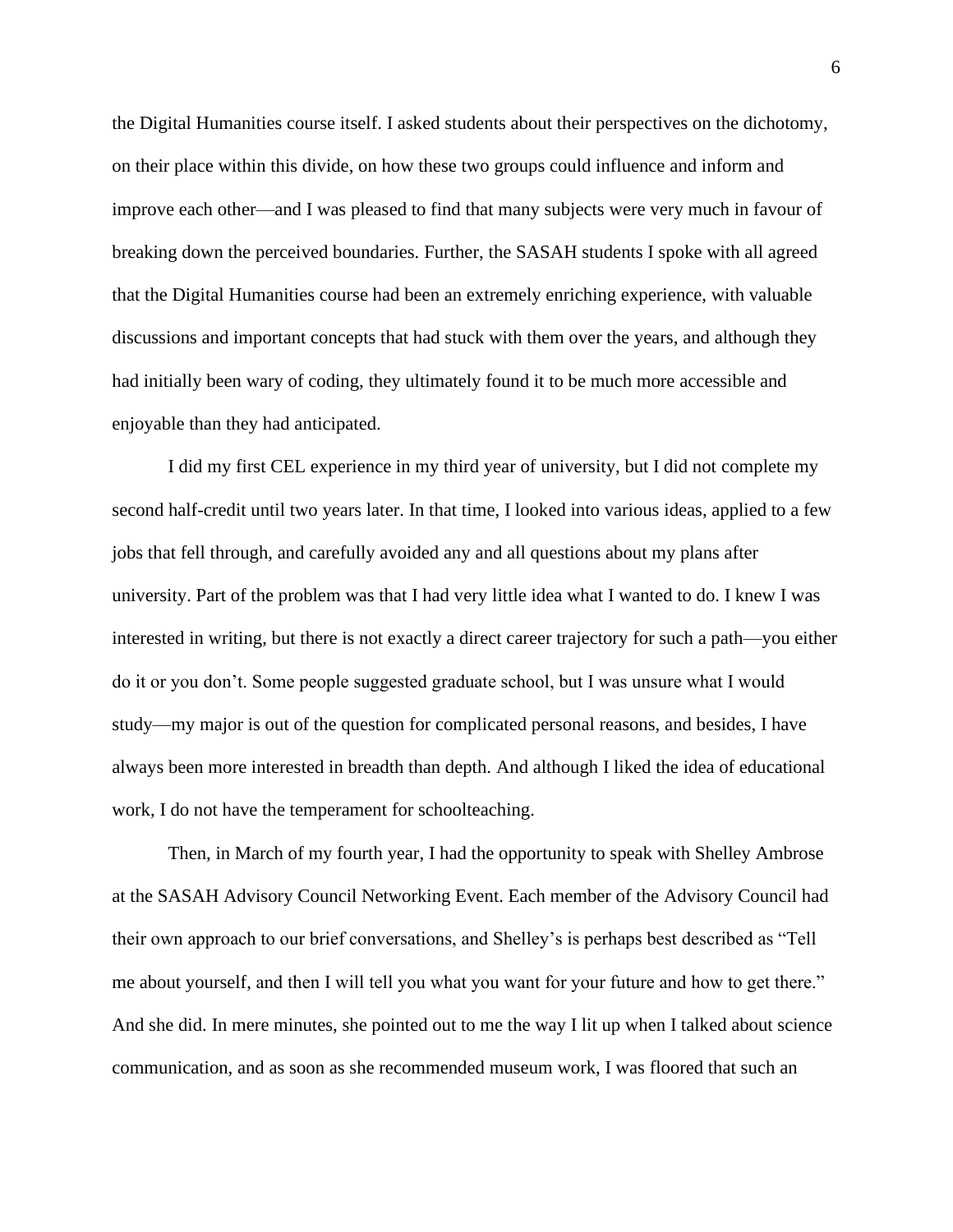application of my interests and skills had never occurred to me before. It was so clearly a perfect fit—diverse subjects, interdisciplinarity, creativity, learning, it was all right there. I had just never seen it.

With this new idea buzzing in my head, for my second CEL experience I reached out to the London Children's Museum and connected with Hannah Platt, the Program Facilitator. Western had no previous arrangement with the LCM, so I worked with her to develop an entirely new CEL experience. While we were not able to realize every single idea we came up with due to time or circumstance or simply biting off more than we could chew, the breadth of ideas meant I had a great deal of flexibility to explore. Even the areas left unexplored will hopefully add value in future, by laying the groundwork for future CEL collaborations that could span a wide variety of skills, duties, and interests to suit individual students. For my part, I was able to be involved with numerous activities and duties which taught me about many different aspects of museum work, education, and working with children. This was my first intentional exploration of what it might be like to work in the field of educational communication, and I learned so much from the LCM in general and from Hannah in particular, who was an extremely supportive and informative mentor.

My primary role at the LCM was helping with the Early Years' Play Dates on Tuesday mornings. Aimed at pre-school aged children, mostly around five and under, these programs had a variety of materials and activities for kids to interact and play with. There were sensory bins filled with rice or oatmeal or birdseed, artistic activities like paint or crayons or play dough, scarves or necklaces to try on. These materials changed week to week, but there was almost always a carpet of board books for the quieter kids and a section of foam climbing blocks and tunnels for those with more energy. I gained a lot of experience working with kids of various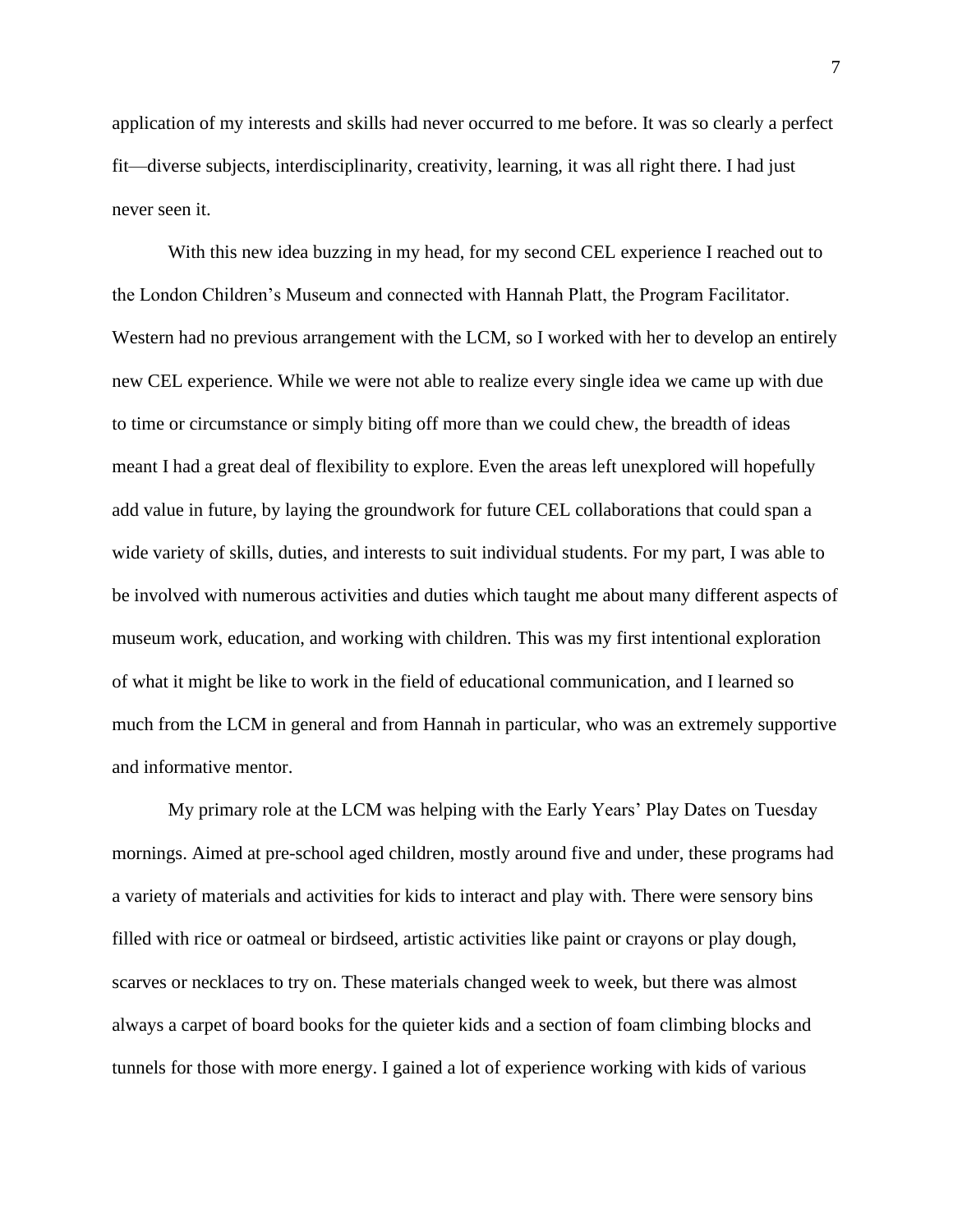ages, abilities, and interests, finding ways to relate and connect and play at different levels and working out a balance of offering ideas for play and following the children's lead. Working these events was rewarding, but could also be draining, and confirmed to me that although I might enjoy some aspects of being a schoolteacher, being solely responsible for so many children for so long would strain my energy and my patience. At an institution like the LCM, however, children are generally accompanied by a parent or caregiver, putting less of the responsibility directly on me and allowing me to step away to recharge when I need to. Helping with these programs also gave me a lot of insight into how the activities are planned and set up, and key factors such as making sure they are engaging, safe, creative, and easy(ish) to clean up.

I took these lessons with me when I started working on developing STEAM activities for the LCM. These activities are put on a few times a week and are generally aimed at older children than the Early Years activities I helped with, though the age range is still broad. I read through several example activities that had been previously run or drafted, ranging from building insulated containers to interacting with exhibit artifacts to gravity painting with coloured water. These activities are designed to provoke curiosity and exploration while also offering opportunities for scientific discovery. Above all, the focus is on the child themself making the discoveries, with the template repeatedly reminding those running the activity to listen for (or suggest) "I wonder…" questions, then encourage kids to figure out the answers on their own. Self-guided learning helps children to internalize the knowledge in a way that makes sense to them and at a pace that best suits them.

At Hannah's encouragement, I came up with five different STEAM activities and have been writing up proposals for them. The subjects of these activities were highly varied: density, magnetism, colour mixing, filters, and cryptography. I came up with multiple possible activities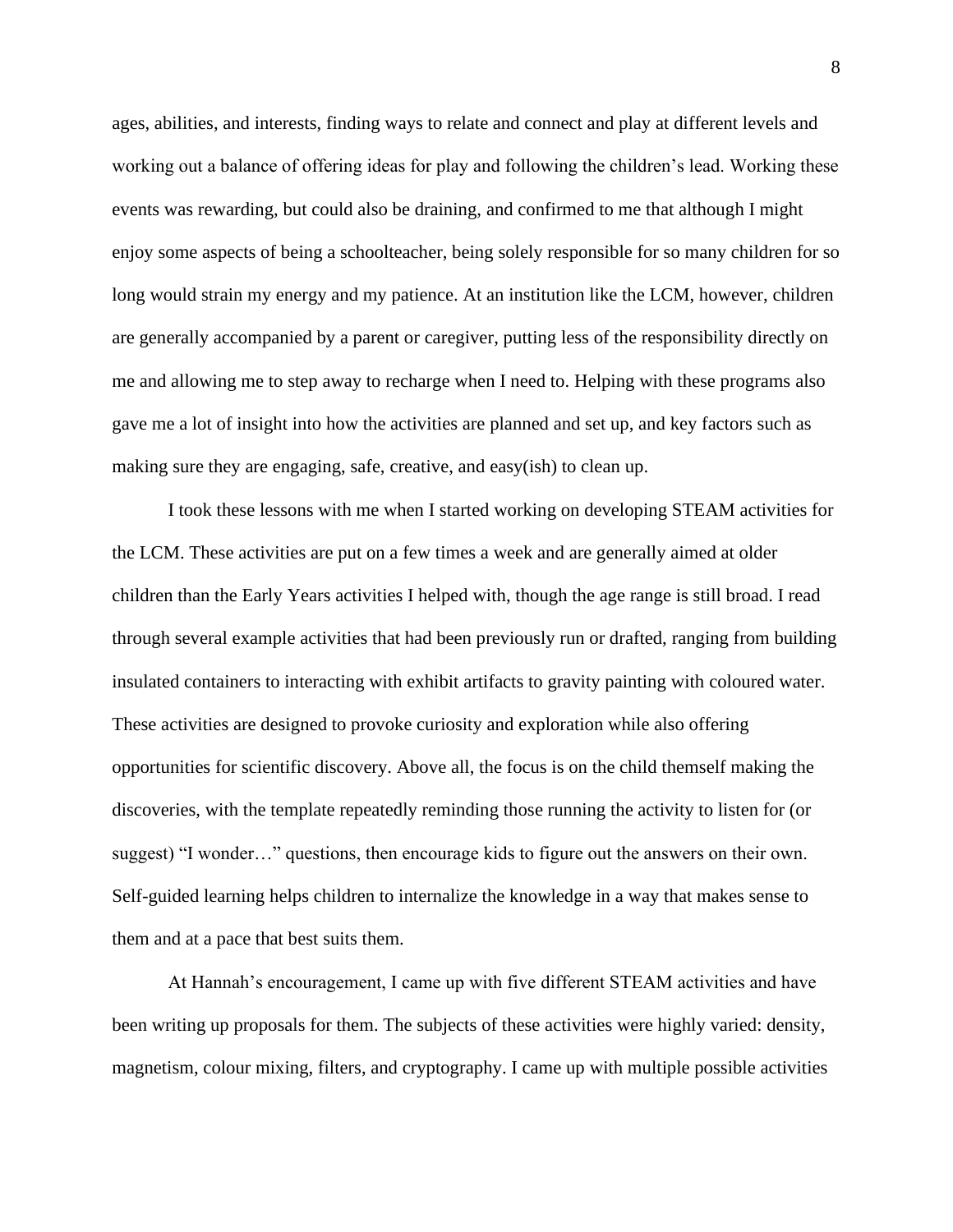for each subject, with a focus on trying to make them mostly self-explanatory but also open to being explored in unexpected ways. I asked myself if each activity or material was safe, economical, and easy to find, prepare, maintain, and clean up. For instance, I rejected several ideas for the magnetism proposal, such as iron filings, which can be a cool demonstration but could easily become too scattered and messy to be useful for play or learning; or making a compass out of a needle, which is a fun and practical experiment but might lead to pricked fingers. When I ran into such concerns, I asked myself what materials I could substitute or what alternative activities could provide the same learning. It was a great exercise in creativity, critical analysis, and problem solving. I am quite sure that I have not thought of nearly everything the kids could do with my activities or all the things that could go wrong, but hopefully I have headed off the most urgent problems, and I can always learn from my mistakes.

My time at the LCM gave me a lot of practical skills and experience, but perhaps even more valuable were the new perspectives I learned from them. The LCM's [mission statement](https://www.londonchildrensmuseum.ca/mission-and-pedagogy) specifically recognizes children's autonomy, intelligence, and creativity and hands control of their experience and their learning directly to them. The usual power dynamic between adults and children is flipped, with children encouraged to direct their own learning and pursue their own interests and creativity, and adults present not to lead the way to a specific destination but to support the children along the path they create for themselves. Children's inherent curiosity and creativity make them natural learners, and the role of an educator is to nourish that. Understanding the LCM's policies, philosophies, and pedagogies reinforced my existing belief that learning can (and should) be made fun, and it showed me that the inverse is also true, that fun and play are integral parts of how kids learn.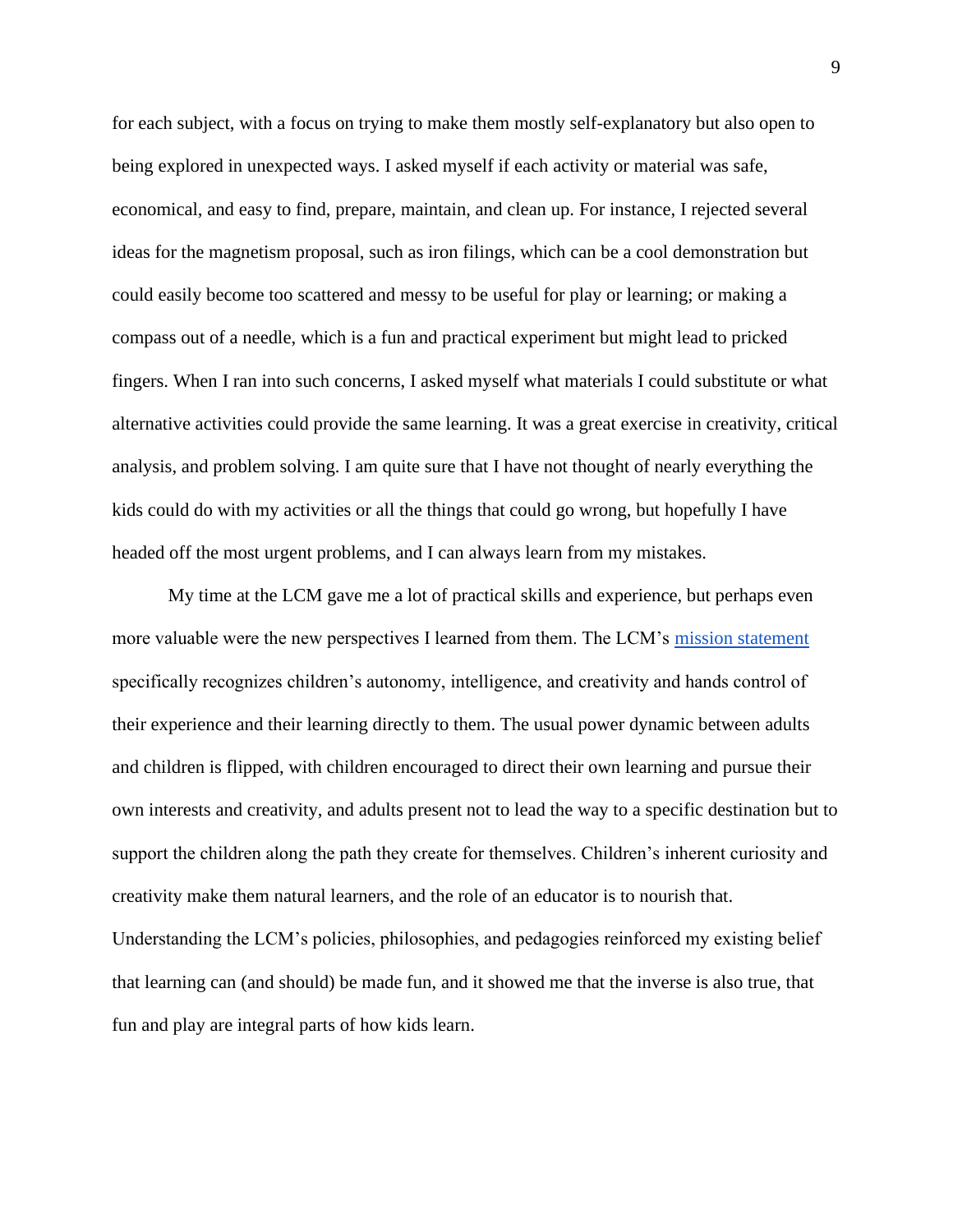Again, it is obvious in retrospect how similar the two roles I chose for my CEL

experiences are, how clear my interests were even when I had yet to recognize them or fully understand what they were. Conscious or unconscious, intentional or accidental, I knew I wanted to learn and to help other people love learning. I knew I wanted to teach but not necessarily as a teacher, knew I wanted to learn but not always as a student. What I did not know was how to turn that into a reality, how to find roles and institutions and careers that fit the criteria I was unaware I had. I was unsure of what I was looking for until it slapped me in the face, until I fell headlong into it. And then I loved it.

Through both of these roles, I really confirmed for myself how much I love sharing knowledge and learning, and how much I want to be a part of helping nurture that love in others. I do not want to just teach information—I want to teach excitement. I want to show that childlike curiosity does not have to be left in childhood. I want to make information more accessible and more engaging for more people. I want to teach that there is no such thing as an uninteresting field and that anyone can learn anything they want to. I want to teach people how to learn, but more than that, I want to teach them to *want* to learn.

Both positions were absolutely wonderful experiences in so many ways, but beyond the skills I developed or the lessons I learned—which were numerous and will of course be detailed in the next paragraphs, but first—they were just fun. I loved getting to share my passion for learning, loved bringing creativity and excitement to every assignment or interaction, loved being surrounded by people who still found joy in discovery. Teaching the Digital Humanities course felt like getting to show off my favourite puzzles and toys. Working with the kids at the LCM reminded me how much creativity and drive we start out with, and how important it is to preserve and nurture that. What I did felt valuable, felt like it made a difference, but I was doing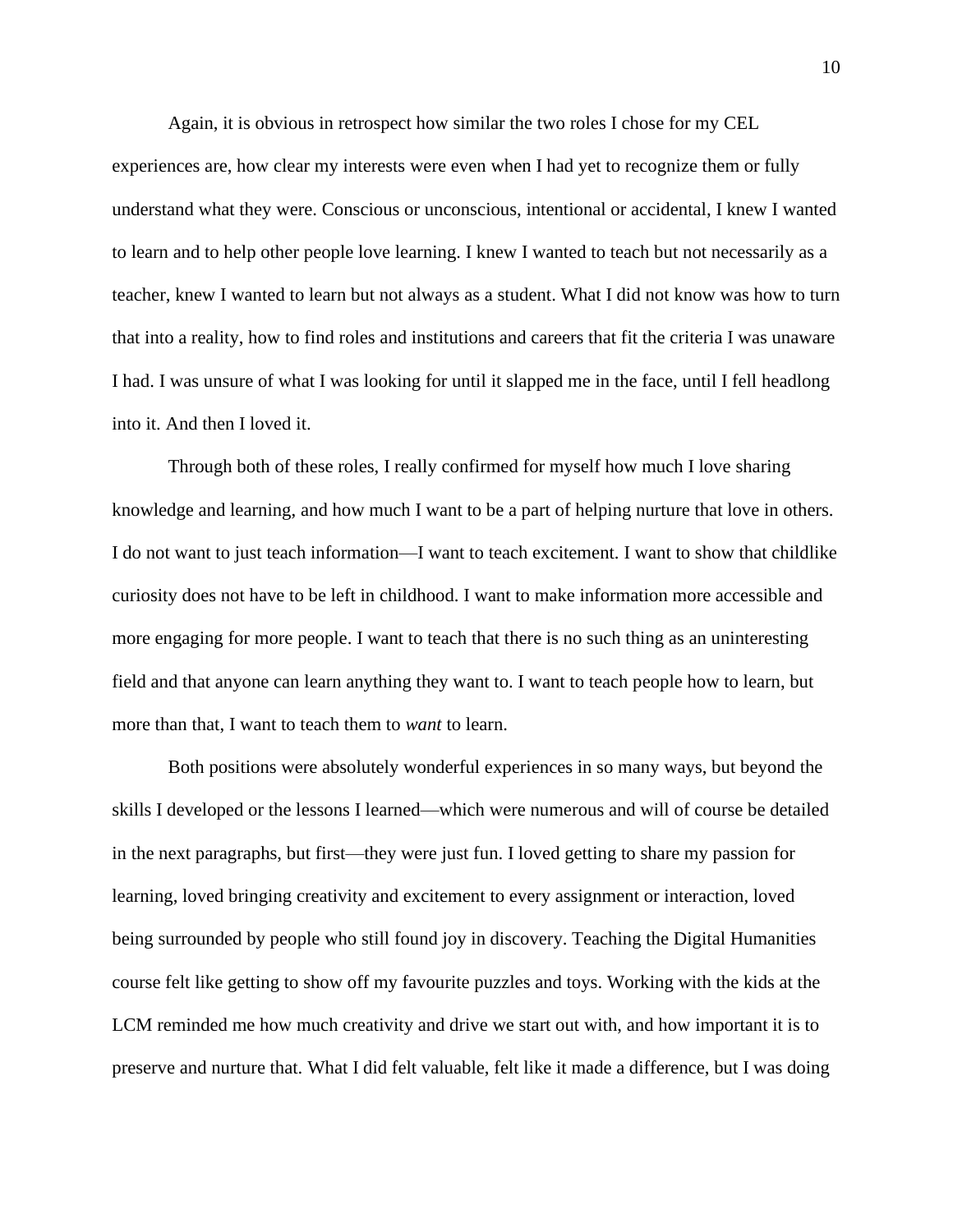that simply by doing what I loved. It seems deeply appropriate that learning about the relationship between education and fun should also demonstrate the potential for a relationship between work and fun.

Beyond the sheer joy of the positions, I also gained a lot of valuable experience and developed many useful skills. Teaching the Digital Humanities course gave me useful insights into the teaching process, such as developing lesson plans, organization (both short- and longterm), and finding ways to demonstrate concepts. Running the lesson on CSS helped me develop my presentation skills, both in preparing and delivering the content. Putting together the video taught me about interviewing, filming, and constructing a story from disparate parts. I also gained more familiarity with HTML, CSS, and Adobe Premiere, all of which are highly marketable skills in our digital world.

Working at the LCM, I dramatically increased my experience working with kids, and I learned a lot about how to get the most value out of it and do the most good. The star shows taught me how to add interactive elements to presentations and demonstrated the benefits of increasing the kids' sense of involvement in the learning process. Working on the STEAM proposals, I learned how to plan activities and write pitches, how to weigh factors like prices and safety and setup or cleanup requirements. I also got to peek behind the scenes into the less obvious benefits that the LCM and similar institutions can add to their community, from providing socialization opportunities for kids and parents to providing childcare during school closures, and this understanding of additional points of value can help me to pitch myself to organizations and help me to pitch organizations to funders.

Watching how Hannah developed, prepared, and cleaned up the various activities and how she prioritized different tasks, concerns, and responsibilities was also extremely educational.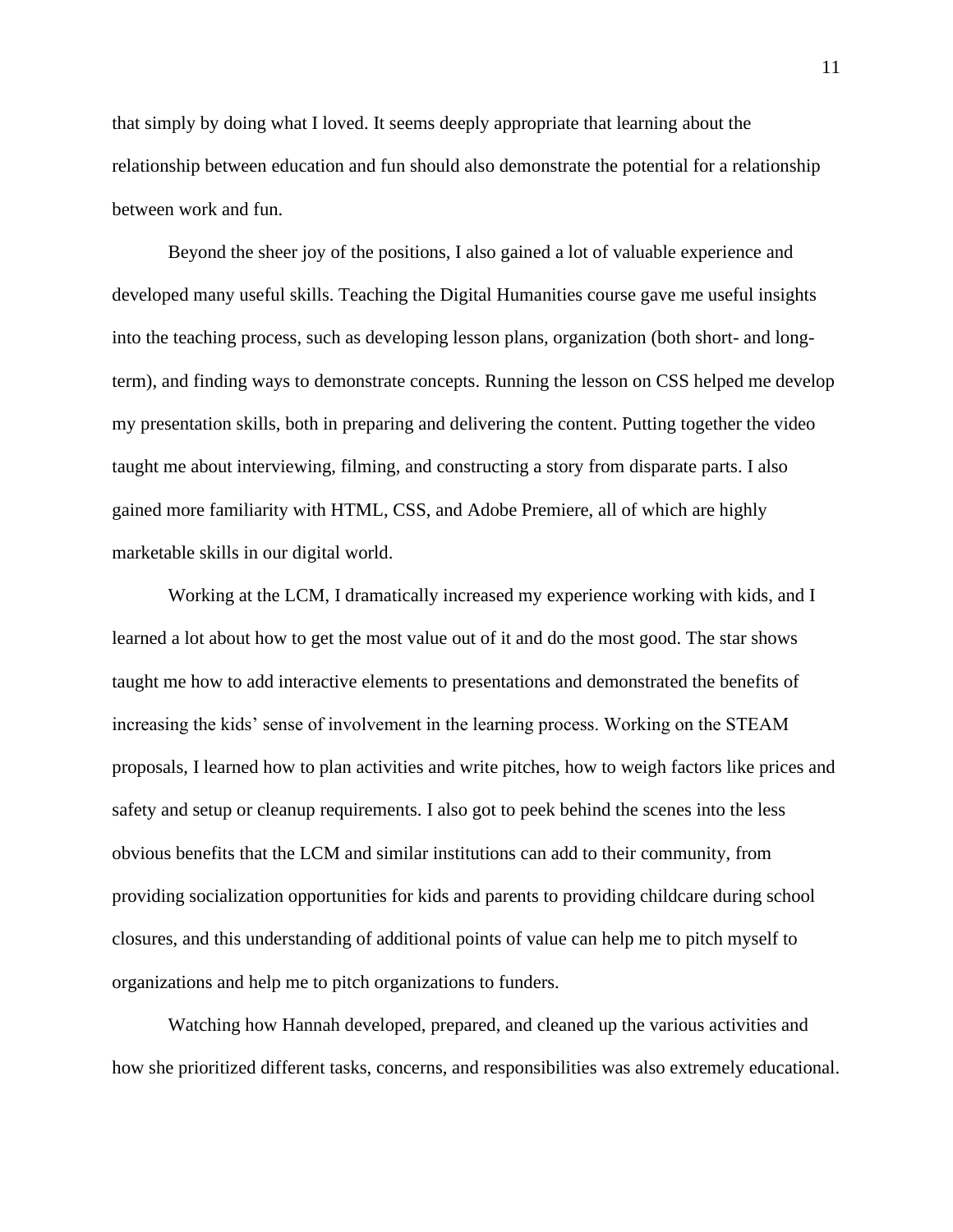She was always very aware that things might not go exactly the way she planned, but she welcomed that uncertainty and that fluidity—"as long as the kids are having fun," was a constant refrain. Likewise, for the inevitable messes that cropped up wherever the kids might go oatmeal dumped in the water table, paint spilled on the floor, every colour of Play-Doh mixed together—the priority was always the kids' enjoyment and engagement. In the various galleries, the more loose items there were, the more they would be spread around, but these play objects were seeds of creativity and fun for the kids to explore. I spent more time than I care to recall sorting plastic vegetables back into their shelves, and it could feel like a never-ending task, but I quickly learned to remind myself that the goal was not for these spaces to be neat and tidy and presentable—the goal was for them to be *playable*. I was not putting away the vegetables so that things looked nice; I was putting away the vegetables so that the next kids to come along had something to interact with. And every time I carefully sorted out a full cart of vegetables just to watch a child dump the whole lot into a basket ten seconds later—well, I had still done something worthwhile for that kid. I had given them an opportunity for play, for imagination, for exploration—for learning.

My two CEL experiences helped me to see how many opportunities there are for informal educational roles, and to realize how quickly that list is expanding. I could work in a museum or a science centre or as a tutor, and I can see myself being extremely happy and fulfilled in any of those roles. I could also look into broader educational communication opportunities, perhaps with a focus on writing—I remember vividly how as a child I loved poring over magazines like *Highlights* or *OWL*, watching shows like *Mythbusters* or *How It's Made* or *Mayday*, and reading books like the *Magic Tree House* and *Dear America* series. These days, such opportunities are only growing more numerous and accessible, with an ever-expanding reservoir of online